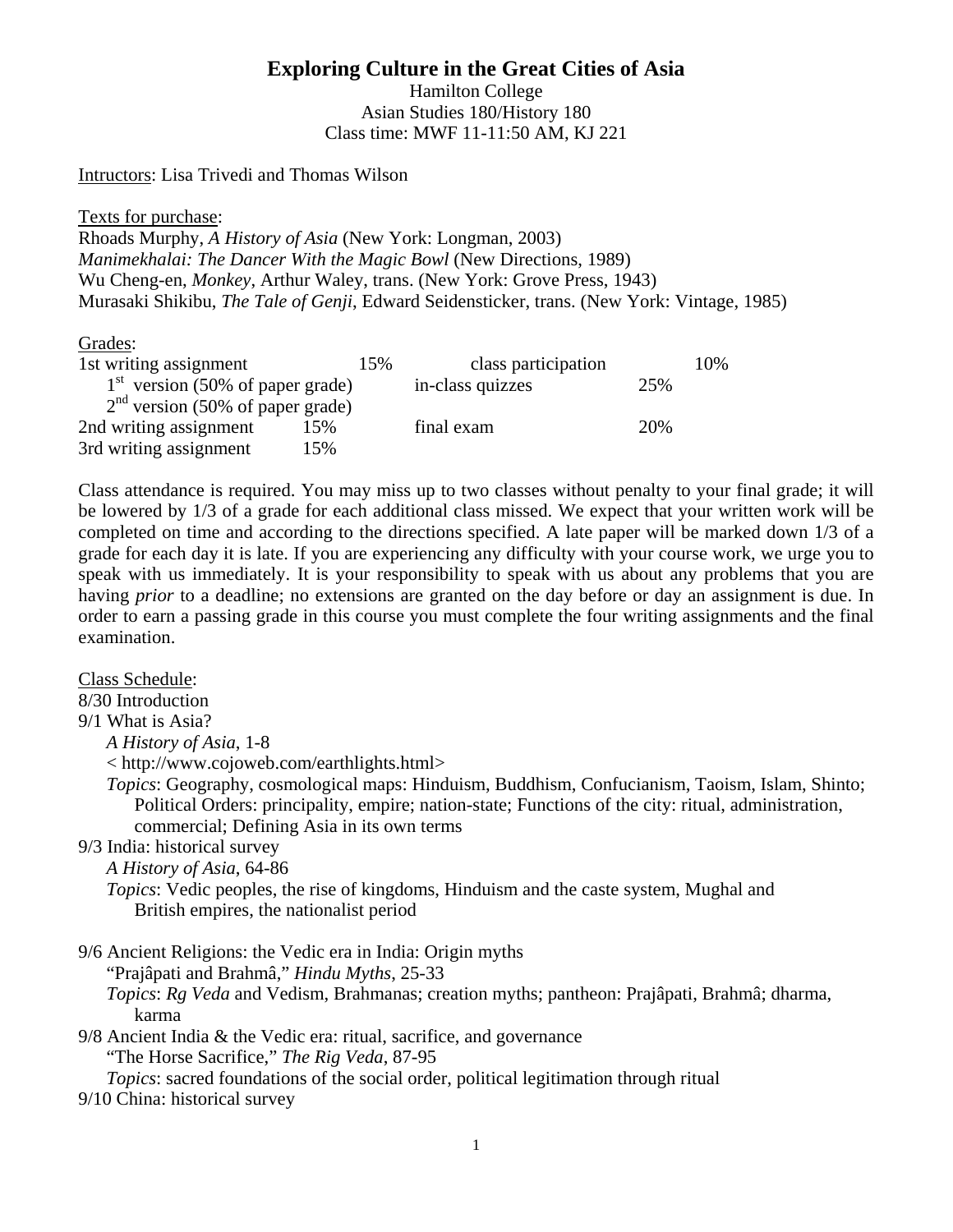*A History of Asia*, 88-109

*Topics*: ancient/classical feudalism; early, middle, late imperial eras; revolution; Republic, communism

9/13 Ancient China: Origin myths

"The Canon of Shun," *Book of Documents*, 11-18

*Topics*: the son of Heaven, Heaven's mandate, sacrifice

9/15 *Defining Asia*: sacred kingship & sacrifice

"The Single Victim at the Border Sacrifice," *Book of Rites*, 416-420 through #7 (#8-13 concern tangential issues), 423-37 through #18, pp. 443 (#14)-448 (#29)

#### • 9/24: *First writing assignment due by 3PM in our mailboxes located in KJ*

9/17 China: Ancient Confucianism

*Analects*, Books 3-4

"The Spirits of Chinese Religion," *Religions of Asia in Practice*, 296-299 *Topics*: ritual, humanity, gods

9/20 China: Ancient Daoism

"Laozi: Ancient Philosopher, Master of Immortality, and God," *Religions of Asia in Practice*, 330- 341

"The Spirits of Chinese Religion," *Religions of Asia in Practice*, 299-304 *Topics*: Laozi, Zhuangzi; Dao, mutual production of things; immortality, gods

9/22 India: critique of Vedism & heterodox Brahmanism, Buddhism, Upanisads

- *Religions of Asia in Practice*, 3-19
	- *Bhagavad Gita,* selections

*Topics*: salvation, devotion, patronage; dharma; Aranyakas

9/24 *Defining Asia*: Theravada Buddhist doctrines & sects

"Theravada Buddhism," *Sources of Indian Tradition*, 90-113 (top)

*Topics*: Gautama Sakyamuni, samsara, karma, nirvana, Four Noble Truths, Eight-fold Path

9/27 Images of the Buddha and the Bodhisattva in Chinese Sculpture (Prof. Steve Goldberg)

9/29 *Defining Asia*: Theravada Buddhist patronage *Manimekhalai: The Dancer With the Magic Bowl* 

*Topics*: rise of mercantile class; spread of Buddhism; forms of patronage: community patronage; dâna

10/1 Formation of Early Empires on the Sub-continent

- *A History of Asia,* 110-132
- *Religions of Asia in Practice*, 30-36

*Topics*: ritual and political power; consolidation of Hinduism, puranas; early Islam, Southern Kingdoms

### **•**10/1: **In-class Quiz #1 on reading from** *A History of Asia*

# 10/4 **Fall Recess** (No Class)

10/6 Hindu Devotion *Speaking of Siva*, selections *Hymns for the Drowning*, selections *Religions of Asia in Practice*, 19-26, 36-39 *Topics*: Bhakti devotionalism, caste

•10/7: *Revisions due by 3PM in our mailboxes located in KJ 136*

10/8 Hindu Cosmology and Images of Vishnu, Brahma, and Shiva (Prof. Steve Goldberg)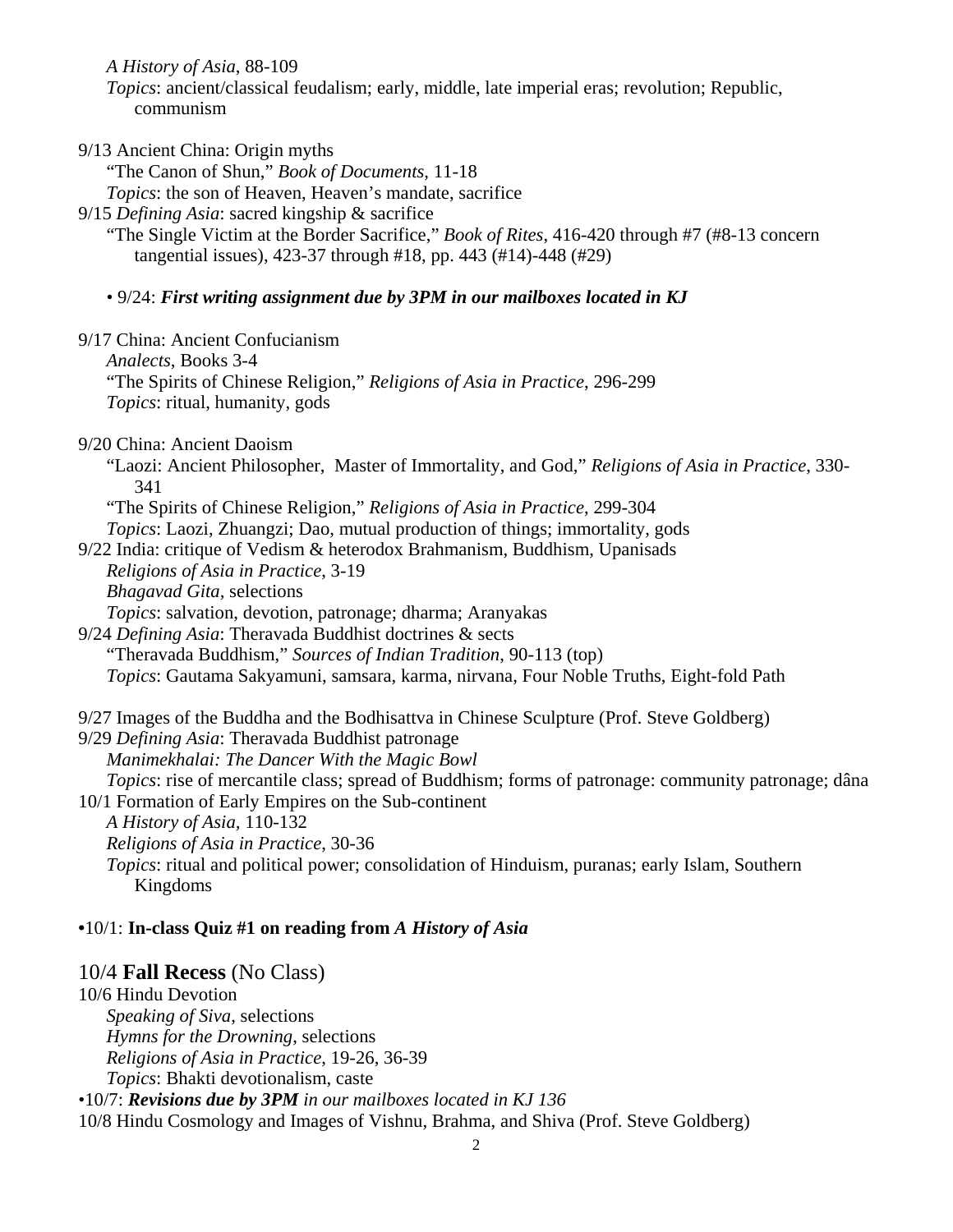| 10/11 Empire Building: China (Qin to Tang)                                                            |
|-------------------------------------------------------------------------------------------------------|
| A History of Asia, 108, 134-140                                                                       |
| "The World Beyond China," Chinese Civilization: A Sourcebook, 54-56                                   |
| "Heaven, Earth, and Man," Chinese Civilization: A Sourcebook, 57-59                                   |
| "Emperor Taizong on Effective Government," Chinese Civilization: A Sourcebook, 112-15                 |
| Topics: empire, civil bureaucracy, aristocracy, Confucian syncretism; Tang codification               |
| 10/13 China: the ritual city of Chang'an                                                              |
|                                                                                                       |
| "The Examination System," Chinese Civilization: A Sourcebook, 128-31                                  |
| "A Pilgrim's Visit to the Five Terraces," Chinese Civilization: A Sourcebook, 132-36                  |
| Topics: sacred geography of the city, imperial court and ritual                                       |
| <b>Begin</b> reading Tale of Genji                                                                    |
| 10/15 China: China's Cosmopolitan Age"                                                                |
| "The Dancing Horses of Xuanzong's Court," Chinese Civilization: A Sourcebook, 123-24                  |
| 10/18 Defining Asia: Mahayana Buddhist doctrine                                                       |
| "The Lotus School: The Tiantai Synthesis," Sources of Chinese Tradition, vol. 1: 444-458              |
| Topics: Tiantai, Pure Land, Lotus Sutra, Bodhisattva, Avalokite'srvara, Guanyin, Kannon, Chan/Zen,    |
| koan                                                                                                  |
| 10/20 Japan: historical survey                                                                        |
| A History of Asia, 154-158 (middle of page)                                                           |
| "Earliest Japanese Chronicles," Sources of Japanese Tradition, 12-33                                  |
| Topics: sacred kingship, imperial lineage, courtier                                                   |
| continue reading Tale of Genji                                                                        |
| 10/22 Japan: Shinto (film)                                                                            |
| continue reading Tale of Genji                                                                        |
|                                                                                                       |
| 10/25 Classical Japan: the Nara-Heian periods                                                         |
| A History of Asia, 158-168 (top left)                                                                 |
| "Impact of Chinese Civilization," Japan: A Documentary History, 21-33                                 |
| continue reading Tale of Genji                                                                        |
| Topics: aristocracy, Taika Reforms, Taiho Code; Kyoto (& Chang'an); sacred kingship; imperial         |
| lineage, courtier                                                                                     |
| 10/27 Defining Asia: Mahayana Buddhist ritual practice (Japan)                                        |
| "A Sutra Promoting the White-robed Guanyin," Religions of Asia in Practice, 350-58                    |
| Topics: devotional paintings of the Buddha; Shingon, Kukai (774-835), mantra, mandala, Dainichi,      |
| three mysteries, Nembutsu, Nichiren (1222-82), honzon                                                 |
| 10/29 A Voice of One's Own: Yamato-e painting and Wayo (Japanese) or Onna-de (woman's                 |
|                                                                                                       |
| hand) calligraphy (Prof. Steve Goldberg)                                                              |
| <b>Complete</b> reading Tale of Genji                                                                 |
| 11/1 The World's First Novel? Putting The Tale of Genji in its Literary and Historical Context (Prof. |
| Melek Ortabasi)                                                                                       |
| 11/3 Medieval Japan: Kamakura and Ashikaga shoguns                                                    |
| A History of Asia, 168-174                                                                            |
| "Rise of the Warrior (Samurai) Class," Japan: A Documentary History, 101-116                          |
| Topics: Shogun, samurai; military culture                                                             |
| 11/5 Defining Asia: Defining Asia through Travelers' Eyes                                             |
| A History of Asia, 148-53, 188-194                                                                    |
| Marco Polo, The Travels, selections                                                                   |
|                                                                                                       |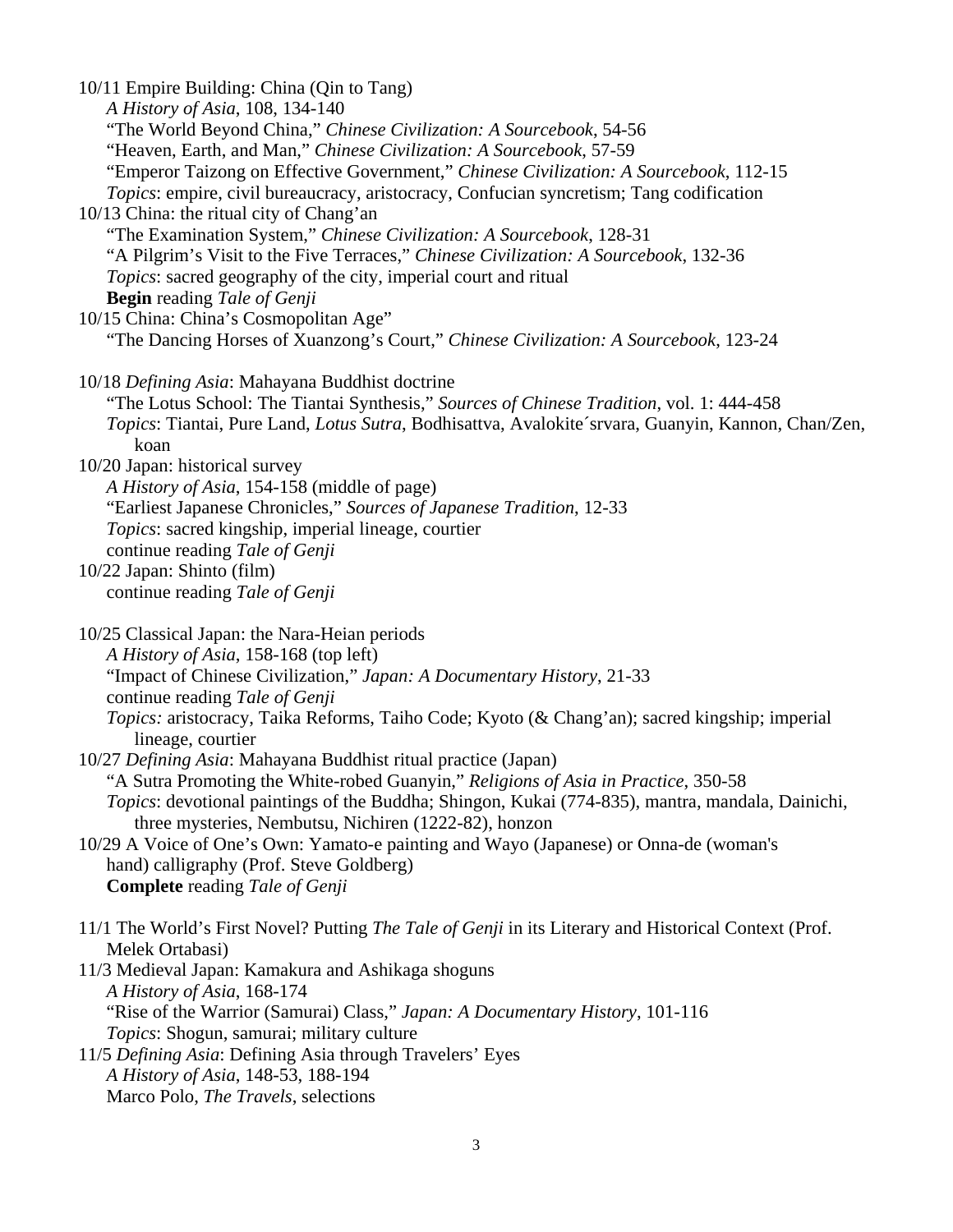## •11/4: *Second writing assignment due by 3PM in our mailboxes located in KJ 136*

11/8 Medieval Sea Trade in Asia *Before European Hegemony: The World System A.D. 1250-1350*, 1-38 *Topics*: shift from overland to maritime trade, south China sea trade 11/10 *Defining Asia*: Mongols and the Mughal Empire *A History of Asia*, 176-188 (middle) *Topics*: Akbar, centralized state, imperial cities, religious syncretism

## •11/10: **In-class Quiz #2 on reading from** *A History of Asia*

| 11/12 Late Imperial Chinese City<br>A History of Asia, 140-52<br>"The Attractions of the Capital," Chinese Civilization: A Sourcebook, 178-85<br><i>Topics:</i> urbanization, breaking out of the ward system, Kaifeng, Lin'an (Hangzhou) |
|-------------------------------------------------------------------------------------------------------------------------------------------------------------------------------------------------------------------------------------------|
| 11/15 Late Imperial Chinese Society                                                                                                                                                                                                       |
| A History of Asia, 196-208                                                                                                                                                                                                                |
| "A Schedule for Learning," Chinese Civilization: A Sourcebook, 195-98                                                                                                                                                                     |
| Topics: decline of aristocracy, Confucian gentry, civil examinations, civil bureaucracy, three<br>examination levels: licentiate/county level, recommended person/provincial, presented<br>scholar/metropolitan                           |
| 11/17 China: Song-Ming Confucianism                                                                                                                                                                                                       |
| "Ancestral Rites," Chinese Civilization: A Sourcebook, 157-63                                                                                                                                                                             |
| "Zhu Xi's Neo-Confucian Program," Sources of Chinese Tradition, 720-731                                                                                                                                                                   |
| "Wang Yangming's New Learning of the Mind-and-Heart," Sources of Chinese Tradition, 842-847                                                                                                                                               |
| <i>Topics:</i> Cheng-Zhu orthodoxy, Lu-Wang school, self-cultivation, syncretism; lineage, ancestor<br>worship, spirit and ghost                                                                                                          |
| 11/19 Late Imperial Chinese Political Order                                                                                                                                                                                               |
| A History of Asia, 208-218                                                                                                                                                                                                                |
| "Proclamations of the Hongwu Emperor," Chinese Civilization: A Sourcebook, 205-207                                                                                                                                                        |
| "A Censor Accuses a Eunuch," Chinese Civilization: A Sourcebook, 263-69                                                                                                                                                                   |
| Topics: autocracy                                                                                                                                                                                                                         |
| 11/22 Defining Asia: Encounters with Europe<br>A History of Asia, 219-239                                                                                                                                                                 |

Begin reading *Monkey*

# 11/24-26 **Thanksgiving Recess** (No Class)

11/29 Beijing: Imperial City *A History of Asia*, 241-55 • 11/29: **In-class Quiz #3 on reading from** *A History of Asia* 12/1 Tokugawa Japan: Edo/Tokyo *A History of Asia*, 255-67 *Topics*: daimyo, Oda Nobunga, Tokugawa Ieyasu, bureaucratization of the samurai Read *Monkey* 12/3 *Monkeys*

**Complete** reading *Monkey*

12/6 Japanese cities: Osaka and Kyoto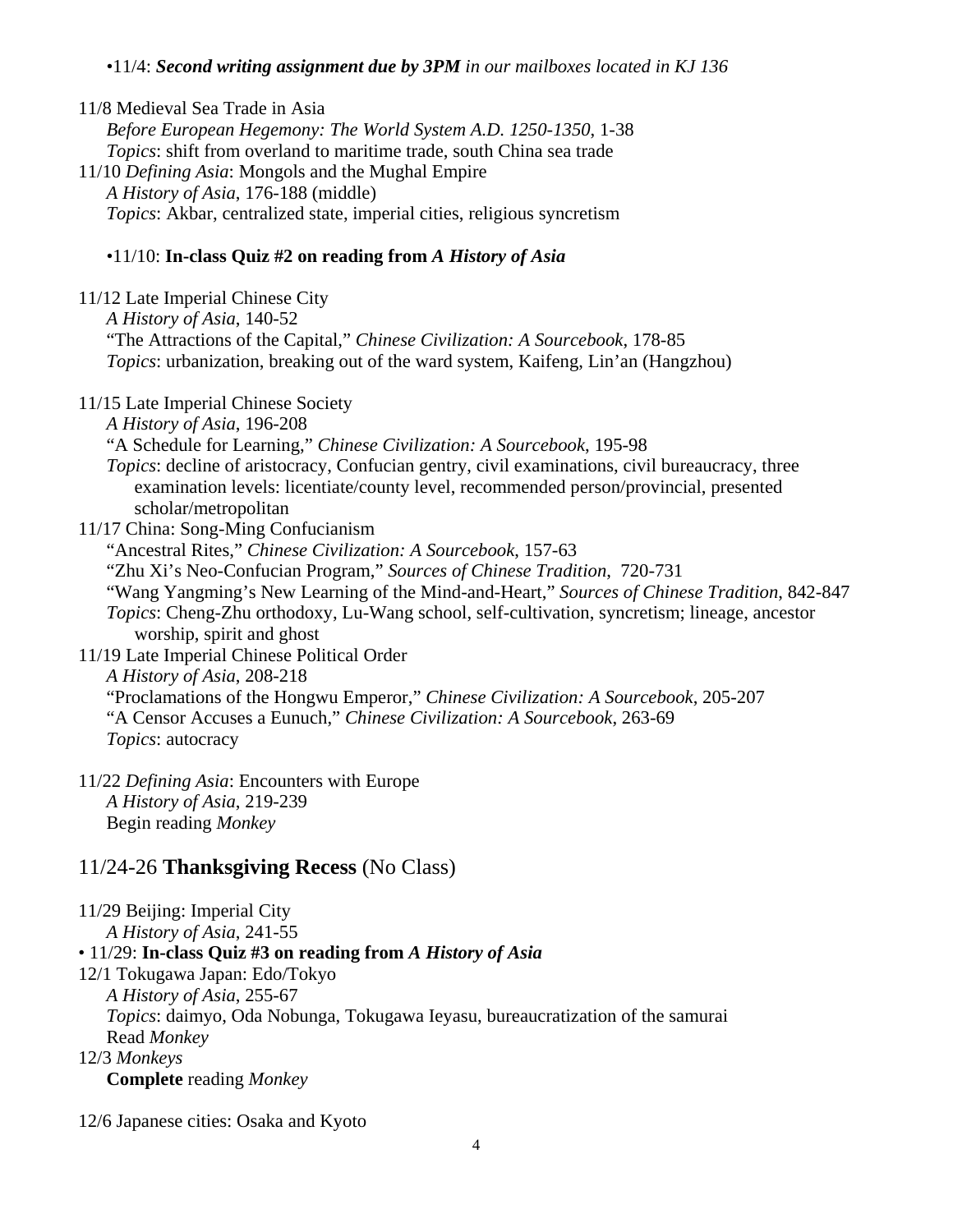Reading to be announced *Topics*: rise of merchant class; decline of the samurai; reform

# *•12/9:Third writing assignment due by 3PM in our mailboxes located in KJ 136*

12/8 *Defining Asia*: Colonial Trade *A History of Asia*, 268-319 *Topics*: Tea and Opium Trade, merchant classes; colonialism and imperialism 12/10 *Defining Asia*: Comparative Anti-colonial Movements *A History of Asia*, 321-344; 352-369 Precepts and Odes Published by Hong Xiuquan . . . The Ten Commandments," *The Search for Modern China: A Documentary Collection*, 139-143 *Topics*: anti-colonialism, nationalism; drain theory, extraterritorial rights; self-strengthening,

## **Final Examination Date to be announced by Registrar's office.**

**No early exams given under any circumstances; please schedule your departures from campus accordingly.**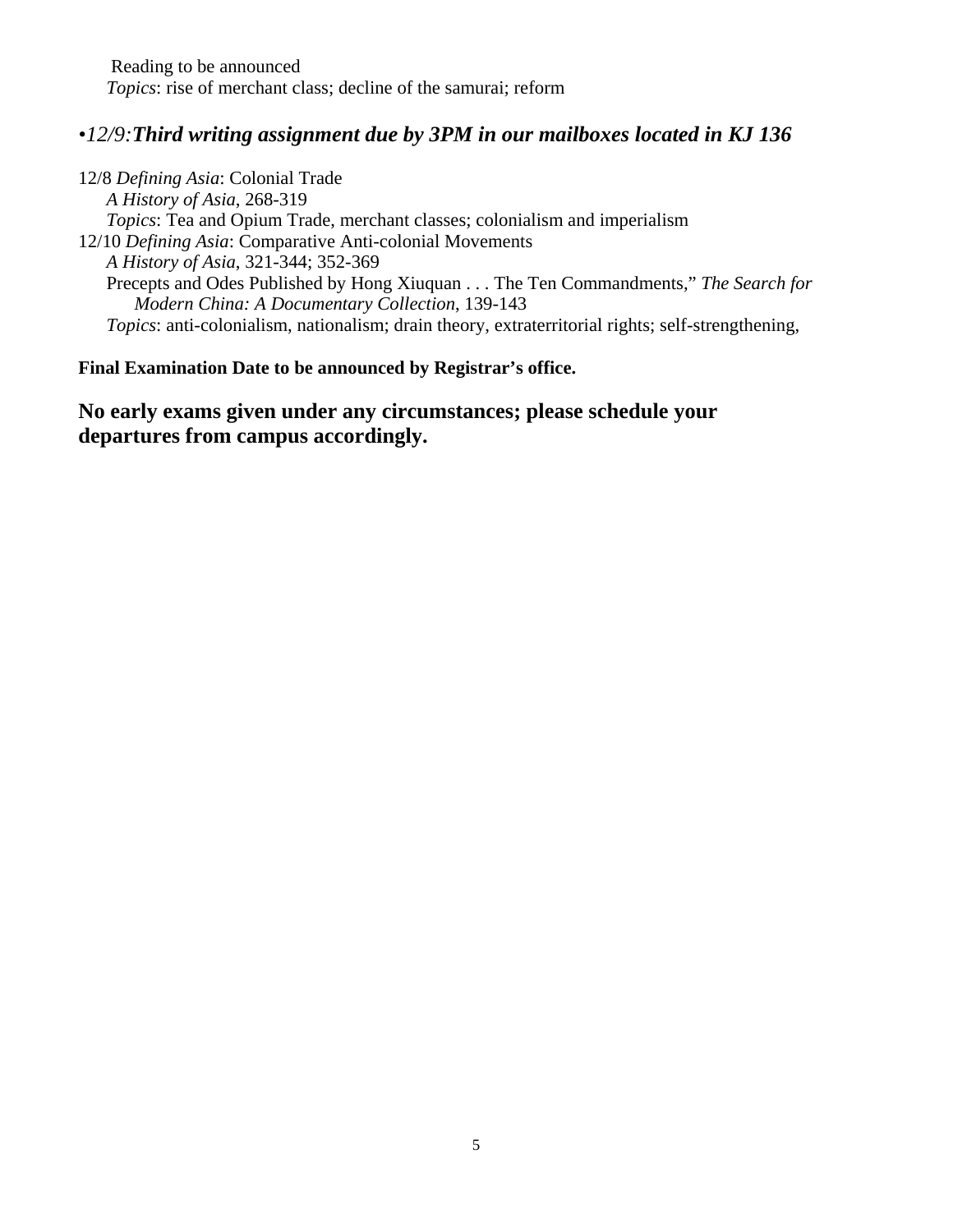## **Writing Assignments** *NO OUTSIDE SOURCES MAY BE USED NO EXTENSIONS GRANTED WITHIN 24 HOURS OF DEADLINES*

### Writing Assignment #1:

Drawing from the primary sources listed below discuss the indivisible nature of ritual, ruling, and society in ancient India and China. Be sure to use and analyze specific examples of religious thought and practice as well as social organizations and political institutions.

*India*: "Prajâpati and Brahmâ," *Hindu Myths* and "The Horse Sacrifice," *The Rig Veda China*: "The Canon of Shun," *Book of Documents* and *Book of Rites*, "The Single Victim at the Border Sacrifice"

NB: Do not use Rhoads Murphy's *History of Asia* as a source of information on Asian religions.

Note: Be sure to focus your attention on ancient India and China, rather than the ways that the ideas in these texts differ from or are similar to ideas found in the modern Western world.

The first draft should be about 3 pages, double-spaced and typed in a standard twelve-point font. Make sure to provide complete citations for your evidence.

## Writing Assignment #2:

How can fictional literature like *The Tale of Genji* be used as a primary source to gain insight into ancient Japan? There are at least two ways: Fiction can be used as a window on to other places and times by viewing fictional characters as *historically representative* of certain groups of people, such as rulers, courtiers, women of noble rank, servants. Fiction can also be used as a means to explore *how its author understood the world* in which she or he lived. In this case, *The Tale of Genji* constitutes Lady Murasaki's personal testimony about life among Heian courtiers; a document that expresses her own understanding of religious rituals and customs, the ways that emperors and courtiers actually exercised power in and especially out of court, consensus and conflict over moral values, etc.

Use one of these approaches to formulate a thesis about Heian Japan on the basis of *The Tale of Genji*. For example, you might draw evidence from the novel to discuss the nature of Heian politics (the aristocratic life at court, the power wielded by the emperor, the process through which an heir is selected, etc.), religious values or activities of the period (particularly Buddhism, the use of natural imagery, the role of dreams in how characters understood their lives), or gender (duties of the husband and wife, status of sex, uses of sexual innuendo in dialogue, language, expression of inner sentiments, etc.). When formulating your ideas, please bear in mind an important theme of the course: *the integration of religious practice and ideas, ruling, and social status*.

\*\*Avoid plot summary; focus on what the text tells us about Japan at the time the book was written. Make sure that you offer concrete examples of the characteristics of Heian culture that can be identified in the novel.

NB: Do not use Rhoads Murphy's *History of Asia* as a source of information on Asian religions.

Papers should be 3-4 pages in length, double-spaced and in a standard font. All papers should include complete citations in either footnote or endnote form.

### Writing Assignment #3:

Scholars have variously argued that the folktale *Monkey* is a Buddhist, a Daoist, or a Confucian story. Still others have characterized it as a combination of the three teachings/religions. As students of Asia, use your knowledge of Asia's rich religious/philosophical traditions to interpret this story. What does this folktale tell us about the three religions? How might we use this story to understand religious syncretism? Successful essays will make effective use of the variety of class materials available to you, including class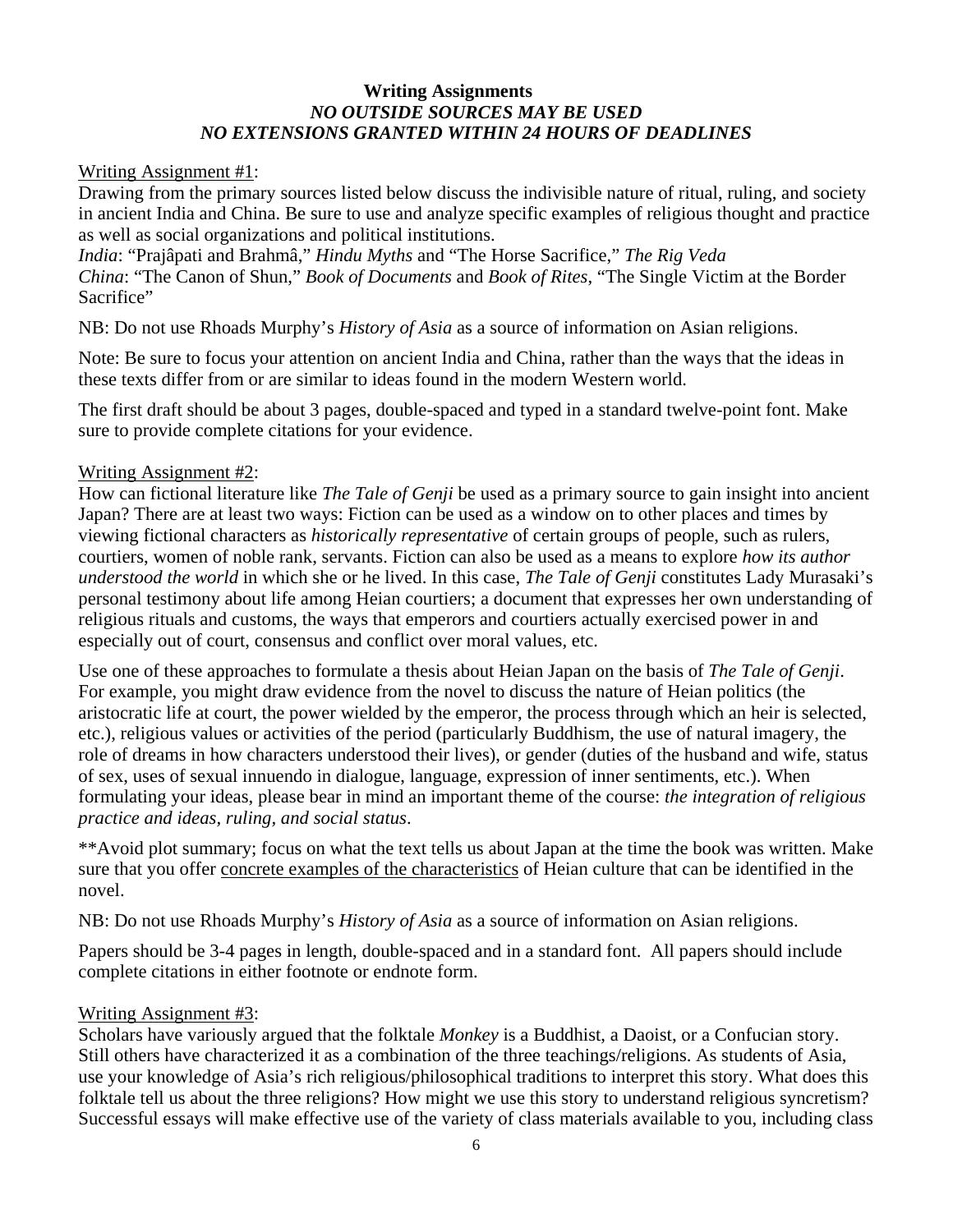lectures and discussion, textbook readings, and primary source readings from this and earlier parts of the course.

NB: Do not use Rhoads Murphy's *History of Asia* as a source of information on Asian religions.

Papers should be 3-4 pages in length. They should be typed and double-spaced in a standard 12-point font. Use complete footnotes to cite relevant sources throughout your paper. Avoid plot summary; focus on what the text tells us about China at the time the book was written.

# **The Writing Assignments**

**Grading Criteria**: A "good" (i.e., B) essay is *clearly written* and *logically sound*. An "excellent" (i.e., A) essay presents a *compelling argument* for a thoughtful and imaginative *interpretation* of the sources that is evident only upon thoroughly re-reading the sources and careful reflection upon the problems raised. A *compelling argument* requires (1) a clear formulation of a *problem*, (2) *analysis* of the texts under scrutiny, and (3) a scrupulous *use* and *citation* of supporting *evidence* from the texts. A *thoughtful interpretation* requires digging beneath the surface meaning of the texts to a subtler understanding of their connections to broader (social, political, etc.) contexts. *A "prose" grade of C– (i.e.*, *slightly less than "satisfactory") is assigned to grammatically correct but informal and stylistically weak writing; and D+ or below for repeated infractions of basic rules of writing, depending upon frequency and egregiousness of such errors*.

**Effective Writing**: An important part of a writing assignment is to formulate an *interesting* and *original* topic. Do not simply summarize the content of your sources. Present an *argument* or a *thesis* based on your own *interpretation* of the sources. Be sure to develop your ideas fully. Keep in mind that most important, central ideas of the essay should be clearly stated, explicated, and documented. Do not assume that any major point you want to make is self-evident; it is always important to make explicit the connection between your argument and the evidence you cite. A well written paper requires thorough reading and precise written expression. A thorough understanding of your sources depends upon close reading, careful reflection, and *re-reading*. Precise written expression requires writing, editing, and *rewriting*.

**Documentation**: You must cite all sources of information that you use, *even if you do not quote a source directly* in your essay. If you do not cite the sources from which you derive information, or on which you base your description of an event, or interpretation of an idea, etc., the implication is that the idea is your own, or that it is based on your own primary research. Failure to cite such sources is *plagiarism*. Be sure to cite exact page numbers of any source from which you quote directly, although it is rarely necessary to cite the same source more than once in the same paragraph. Use proper citation forms (i.e., footnotes, end notes, in-text parenthetical notes) as described in the *Hamilton College Style Sheet*. Be consistent in the citation format used.